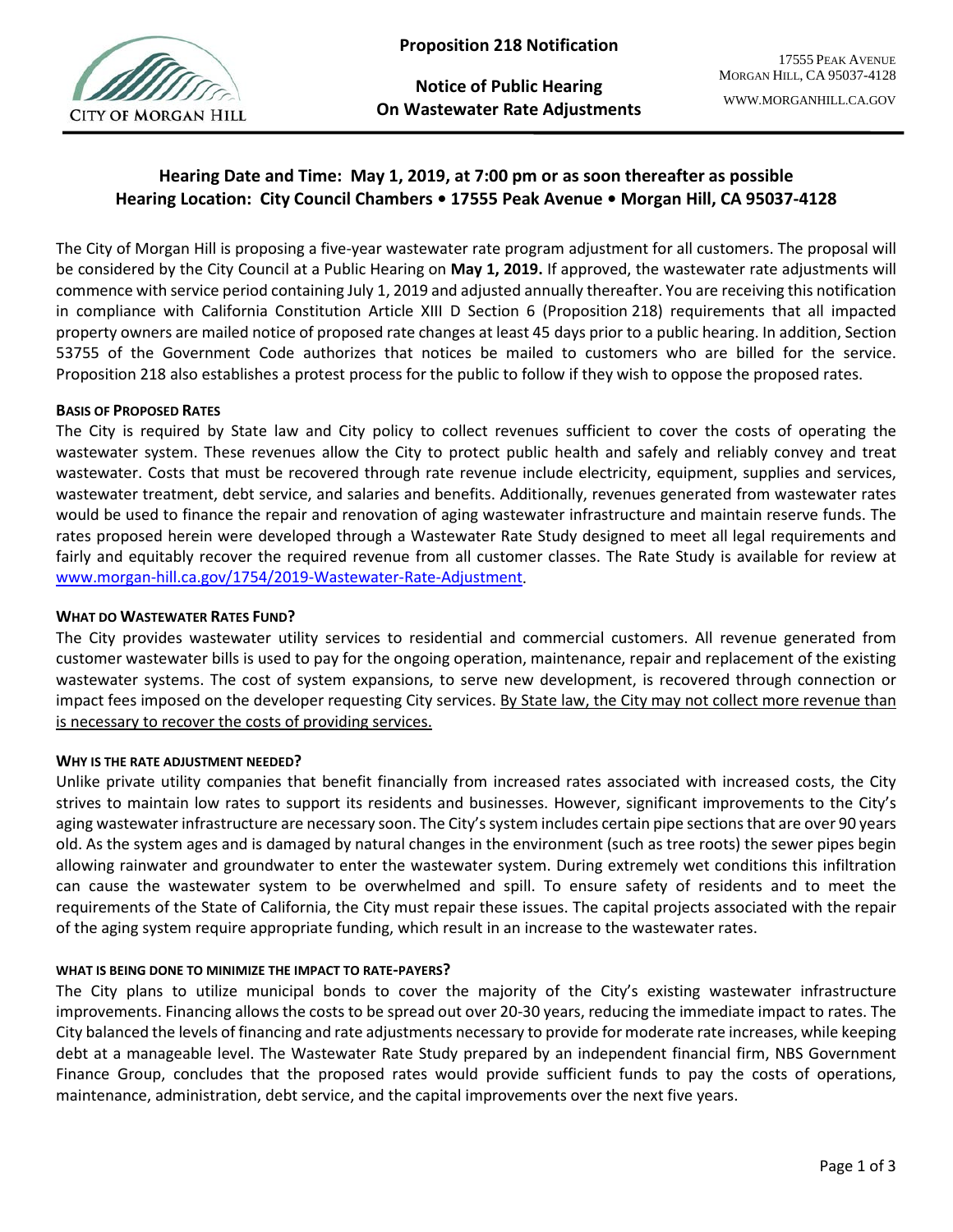#### **PROPOSED WASTEWATER RATES**

The City currently charges residential and non-residential customers a monthly fixed wastewater charge based on meter size. In addition to a fixed monthly charge, residential customers pay a variable charge (volumetric charge) of \$4.17 per unit of baseline water use for wastewater service, with a minimum volume of 2 units and maximum of 13 units. It is proposed the maximum 13 units cap be removed to assess customers their true winter water average. Variable charges for residential customers are determined by the average monthly water usage for the three lowest consecutive months in the period between November and April of each year. As a general rule, a household's average monthly water use for the months of November through April provides a reasonable baseline estimate of the wastewater produced by the household each month of the year. Commercial and industrial customers are billed according to the volume of flow and strength of their wastewater discharges. The proposed wastewater rate charges for the next five years are presented in detail on *Table 1: Proposed Wastewater Rate Adjustment Schedule 2019-2023,* below.

| <b>Description</b>                                    |                | <b>Proposed Wastewater Rates</b> |            |             |             |             |  |  |  |
|-------------------------------------------------------|----------------|----------------------------------|------------|-------------|-------------|-------------|--|--|--|
| <b>Fixed Charge</b>                                   | <b>Current</b> | $1$ -Jul-19                      | $1-Jul-20$ | $1$ -Jul-21 | $1$ -Jul-22 | $1$ -Jul-23 |  |  |  |
| Meter Size                                            |                |                                  |            |             |             |             |  |  |  |
| Single & Multi-Family Residential                     |                |                                  |            |             |             |             |  |  |  |
| $\frac{5}{8}$ " - 1"                                  | \$19.67        | \$21.44                          | \$23.37    | \$24.54     | \$25.77     | \$27.05     |  |  |  |
| All Other Customers                                   |                |                                  |            |             |             |             |  |  |  |
| $\frac{5}{8}$                                         | \$19.67        | \$21.44                          | \$23.37    | \$24.54     | \$25.77     | \$27.05     |  |  |  |
| $\frac{3}{4}$ "                                       | \$19.67        | \$21.44                          | \$23.37    | \$24.54     | \$25.77     | \$27.05     |  |  |  |
| 1''                                                   | \$19.67        | \$21.44                          | \$23.37    | \$24.54     | \$25.77     | \$27.05     |  |  |  |
| $1 - \frac{1}{2}$                                     | \$73.63        | \$80.26                          | \$87.48    | \$91.85     | \$96.45     | \$101.27    |  |  |  |
| 2"                                                    | \$117.23       | \$127.78                         | \$139.28   | \$146.25    | \$153.56    | \$161.24    |  |  |  |
| 3''                                                   | \$255.39       | \$278.38                         | \$303.43   | \$318.60    | \$334.53    | \$351.26    |  |  |  |
| $4^{\prime\prime}$                                    | \$458.73       | \$500.02                         | \$545.02   | \$572.27    | \$600.88    | \$630.93    |  |  |  |
| 6"                                                    | \$1,018.18     | \$1,109.82                       | \$1,209.70 | \$1,270.18  | \$1,333.69  | \$1,400.38  |  |  |  |
| 8''                                                   | \$1,572.90     | \$1,714.46                       | \$1,868.76 | \$1,962.20  | \$2,060.31  | \$2,163.33  |  |  |  |
| 10''                                                  | \$1,966.13     | \$2,143.08                       | \$2,335.96 | \$2,452.76  | \$2,575.39  | \$2,704.16  |  |  |  |
| Volumetric Charge - Rate per baseline<br>estimate HCF |                |                                  |            |             |             |             |  |  |  |
| Single & Multi-Family Residential                     | \$4.17         | \$4.55                           | \$4.95     | \$5.20      | \$5.46      | \$5.74      |  |  |  |
| Commercial/Industrial/Public                          |                |                                  |            |             |             |             |  |  |  |
| Commercial 1                                          | \$3.99         | \$4.35                           | \$4.74     | \$4.98      | \$5.23      | \$5.49      |  |  |  |
| Commercial 2                                          | \$4.67         | \$5.09                           | \$5.55     | \$5.83      | \$6.12      | \$6.42      |  |  |  |
| Commercial 3                                          | \$5.68         | \$6.19                           | \$6.75     | \$7.09      | \$7.44      | \$7.81      |  |  |  |
| Commercial 4                                          | \$6.44         | \$7.02                           | \$7.65     | \$8.03      | \$8.44      | \$8.86      |  |  |  |
| Commercial 5                                          | \$7.65         | \$8.34                           | \$9.09     | \$9.54      | \$10.02     | \$10.52     |  |  |  |
| Commercial 6                                          | \$12.77        | \$13.92                          | \$15.17    | \$15.93     | \$16.73     | \$17.56     |  |  |  |
| <b>Lift Station Service Charge</b>                    |                |                                  |            |             |             |             |  |  |  |
|                                                       | \$9.41         | \$9.75                           | \$10.10    | \$10.46     | \$10.84     | \$11.23     |  |  |  |

## **Table 1: Proposed Wastewater Rate Adjustment Schedule 2019-2023.**